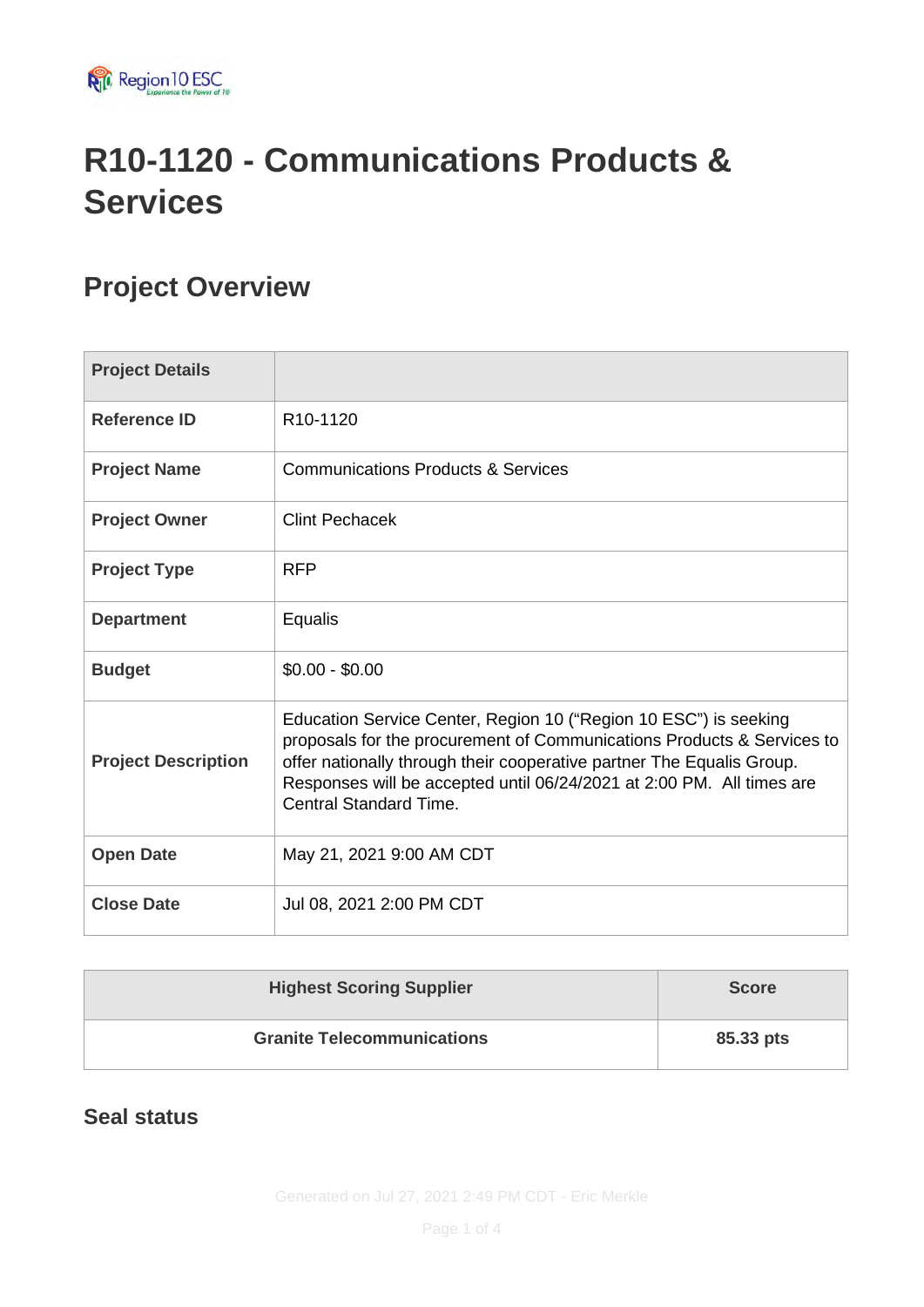

| <b>Requested Information</b> | Unsealed on              | Unsealed by           |  |
|------------------------------|--------------------------|-----------------------|--|
| Proposal (Section 2)         | Jul 08, 2021 2:03 PM CDT | <b>Clint Pechacek</b> |  |
| Pricing                      | Jul 08, 2021 2:03 PM CDT | <b>Clint Pechacek</b> |  |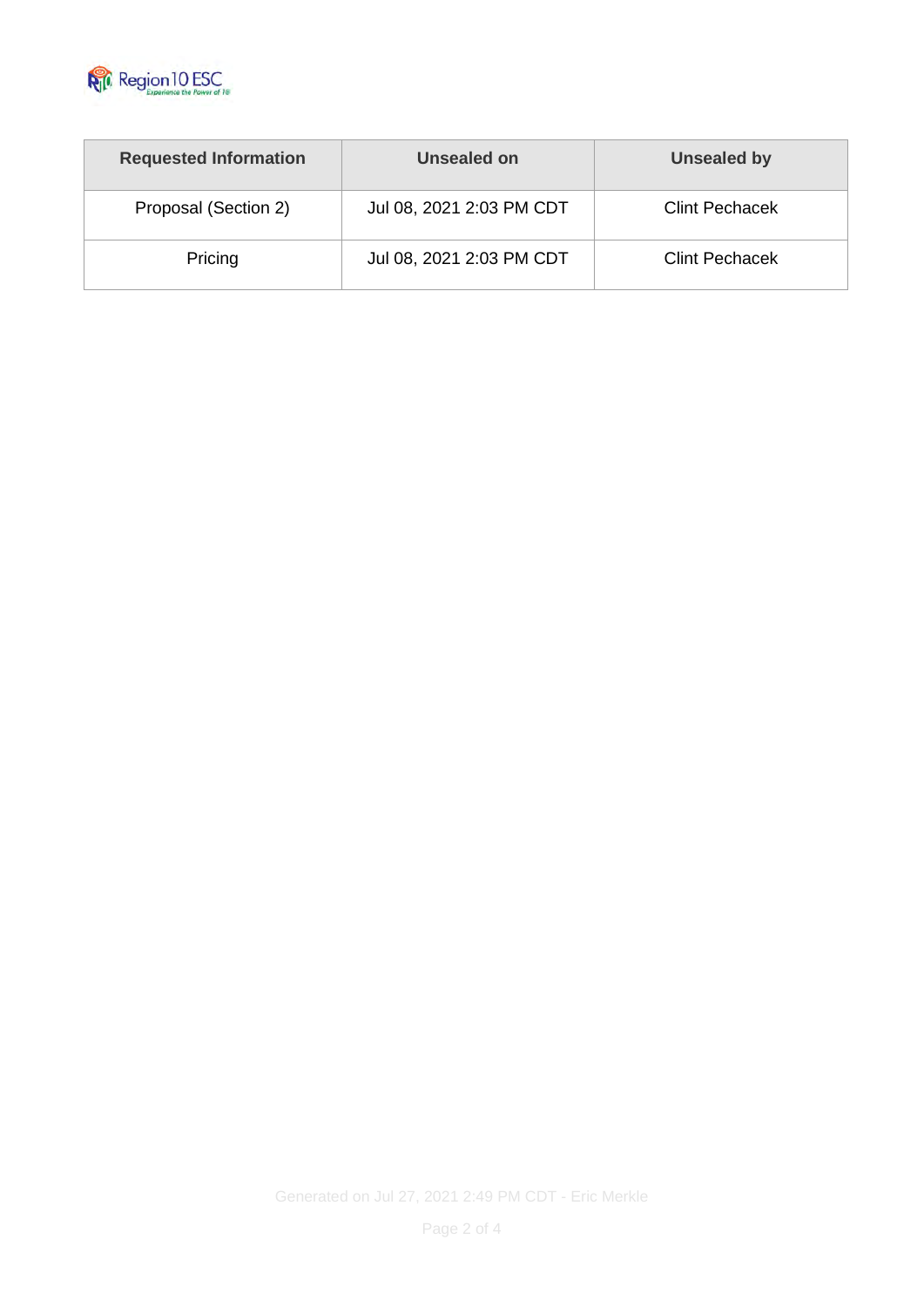

### **Submissions**

| <b>Supplier</b>                                                 | <b>Date Submitted</b>              | <b>Name</b>            | <b>Email</b>                        | <b>Confirmation Code</b> |
|-----------------------------------------------------------------|------------------------------------|------------------------|-------------------------------------|--------------------------|
| <b>Peak UpTime</b>                                              | Jun 29, 2021 8:29 AM<br><b>CDT</b> | <b>Craig Scoggins</b>  | craig.scoggins@peakuptime.com       | MTQ5NzE1                 |
| <b>Safety In Emergency LLC</b>                                  | Jun 28, 2021 9:26 PM<br><b>CDT</b> | Patrick Muigai         | info@safetyinemergency.com          | MTQ5Njk3                 |
| <b>Adorama Inc</b>                                              | Jul 06, 2021 4:53 PM<br><b>CDT</b> | <b>Bid Department</b>  | biddept@adorama.com                 | <b>MTUwOTMw</b>          |
| <b>ICON TECHNICAL</b><br><b>SOLUTIONS</b><br><b>CORPORATION</b> | Jul 07, 2021 5:16 PM<br><b>CDT</b> | <b>William Affeldt</b> | baffeldt@icontechnicalsolutions.com | MTUxMTQ5                 |
| <b>Granite</b><br><b>Telecommunications</b>                     | Jul 08, 2021 9:56 AM<br><b>CDT</b> |                        | GovtProposals@granitenet.com        | <b>MTUxMjMx</b>          |